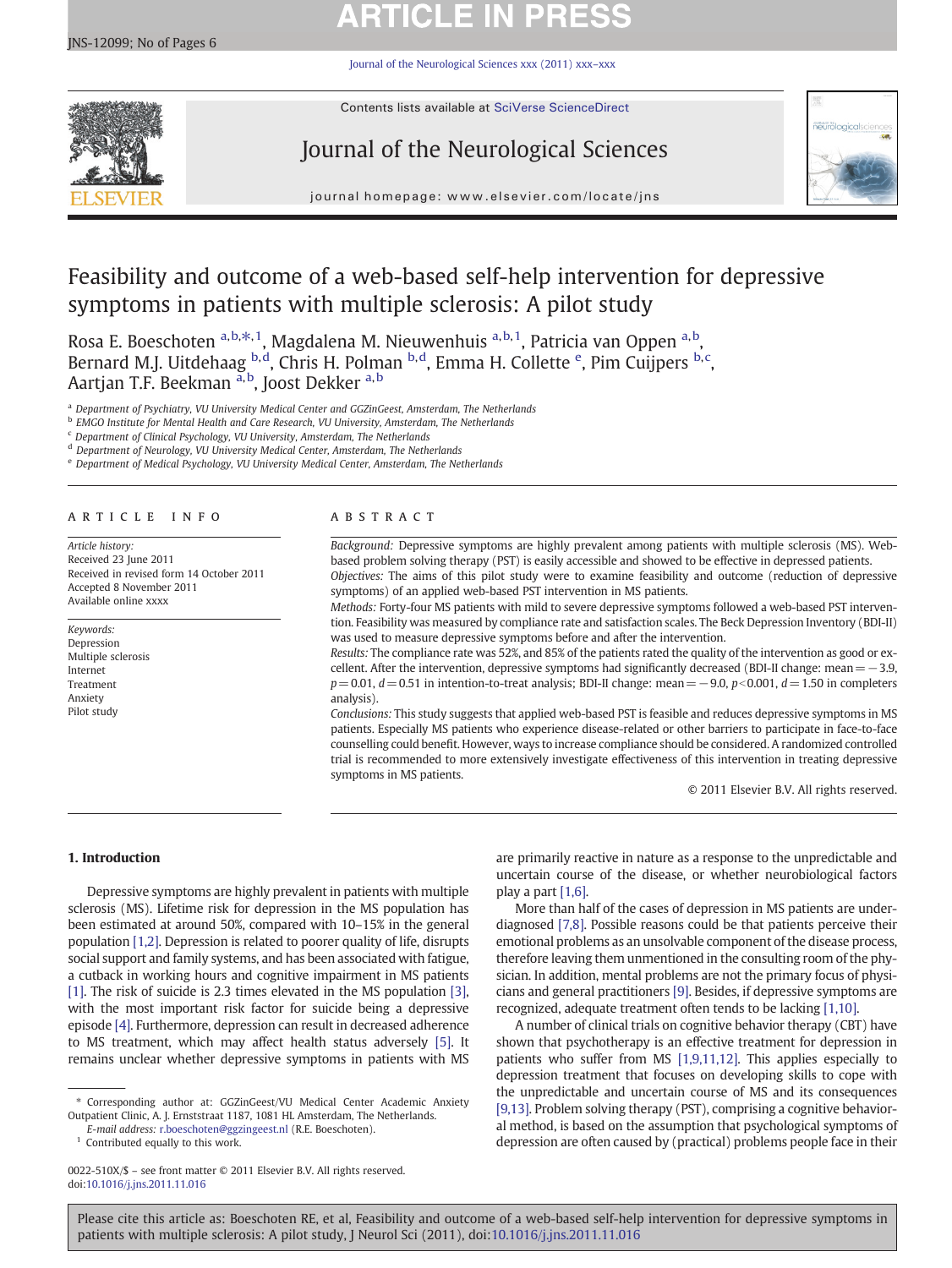daily lives combined with poor problem-solving skills. PST helps people to solve these problems in a structured way by teaching them more adequate problem-solving skills [\[14,15\]](#page-5-0). Several studies found PST to be effective in the treatment of depression [\[16,17\]](#page-5-0). However, MS patients can experience additional difficulties in attending psychotherapy treatment due to disease-related factors such as fatigue, physical impairments and transportation difficulties. These complicating factors seem to have a major impact on receiving face-to-face treatment [\[12,18\].](#page-5-0)

To avoid the aforementioned barriers that hamper ordinary psychotherapeutic treatment, other forms of treatment delivery can be introduced such as brief sessions, therapy by telephone or more self-help orientated alternatives. During the past years there has been a significant increase in the use of telecommunication to provide self-help oriented psychotherapy for a wide range of psychiatric conditions. Recent findings show that CBT provided by telephone or using the Internet is an effective method of treatment for depression in general [\[19](#page-5-0)-21]. In depressed MS patients, Mohr and colleagues found a significantly larger decrease of depressive symptoms in those receiving a telephone-administered CBT compared to those receiving supportive emotion-focused therapy [\[18\]](#page-5-0) or no mental healthcare at all [\[22\].](#page-5-0)

These forms of treatment may result in a reduction of treatment time, commuting time, and treatment costs. Furthermore, they are easily accessible and have the advantage of reaching a large number of people with functional impairments due to physical health problems. Although web-based CBT has demonstrated to be effective in reducing depressive symptoms, evidence is lacking whether this also applies to depressive symptoms in MS patients.

Therefore, the aim of our pilot study is 1) to explore the feasibility of using the Internet and PST as an alternative treatment opportunity for reducing depressive symptoms in MS patients, and 2) to examine the outcome of the intervention on symptoms of depression and on additional measures of anxiety, quality of life, physical functioning and problem-solving skills. If the web-based PST intervention would turn out to be feasible with a positive outcome, a new treatment for depressive symptoms in MS patients would become within reach.

# 2. Methods

# 2.1. Patients

The VU University Medical Center Amsterdam, the Netherlands, provided a database containing all patients with definite MS who visited the Department of Neurology in 2008. From May to September 2009, 206 MS patients were recruited from this database. Another 31 patients with MS registered for this study through advertisement in MS newsletters, and 23 MS patients were directly referred by their neurologists at the VU Medical Center.

All patients received a mailing with a username and password to fill out an online version of the Beck Depression Inventory (BDI-II) [\[23,24\],](#page-5-0) as an initial screening questionnaire on depressive symptoms. Patients were included in the study if they [\[1\]](#page-5-0) were 18 years or older, [\[2\]](#page-5-0) scored 16 or higher on the BDI-II and [\[3\]](#page-5-0) reported a diagnosis of MS confirmed by a neurologist (>3 months ago). Potential participants were excluded if they were currently receiving psychotherapy, did not have access to the Internet, were physically unable to attend an online intervention or reported suicidal ideation. A reminder phone-call was used to enhance the response rate.

# 2.2. Flow of patients

Two hundred sixty MS patients received an invitation to fill out the depression screening questionnaire, the response rate was 58%  $(n=150)$ . Fifty four of the responding MS patients had a mild to severe depression according to their score on the Beck Depression Inventory (BDI-II  $\geq$ 16); the other 96 patients (BDI-II <16), were excluded. Four of the remaining 54 patients were excluded because they were

receiving psychotherapy, two were physically unable to attend an online intervention, and four finally refused to participate. The remaining 44 patients consented to participate in the pilot study. Fig. 1 describes the flow of patients.

### 2.3. Procedures

We conducted a pilot study with one condition. The protocol of the study was approved by the medical–ethical committee of the VU University Medical Center Amsterdam. Patients meeting inclusion criteria received a letter concerning the research, content of the intervention and an informed consent form. After giving informed consent, patients were invited to fill out a set of online questionnaires to obtain baseline data. Finally, the depression and anxiety section of the World Health Organization's Composite International Diagnostic Interview (WHO CIDI, 1990) [\[25\]](#page-5-0) was conducted by telephone. Patients then received a password and username to access the online self-help intervention from their personal computers via the Internet. Inclusion time to the intervention was from April to November 2009. The PST intervention (duration: 5 weeks), is further described in the section '[Intervention](#page-2-0)'. At completion of the web-based PST intervention, patients filled out the online questionnaires of the post-intervention assessment. The patients who did not complete the intervention received an invitation for the post-intervention assessment 10 weeks after the baseline measurement. Participation in the study did not interfere with the ongoing MS treatment in any way.

# 3. Measures

# 3.1. Feasibility

Feasibility was measured by compliance rate and a self-designed 10 point Visual Analogue Scale (VAS) to evaluate the opinion of patients about the website, support and the total intervention. We additionally used the Client Satisfaction Questionnaire (CSQ-8) [\[26\]](#page-5-0) to check whether patients were satisfied with the care they received. The CSQ-8 has a maximum achievable score of 32. For the VAS and the CSQ-8, higher scores indicate more satisfaction.

### 3.2. Outcome

The Beck Depression Inventory [\[23,24\]](#page-5-0) was used to measure depressive symptoms. This self-report instrument is the most commonly used measure of depression severity in patients with MS [\[1\]](#page-5-0), and has shown to be valid and reliable [\[27,28\].](#page-5-0) We used the Beck Depression Inventory Second Edition (BDI-II) [\[23\]](#page-5-0) which is the most recent version of the BDI. It consists of 21-items measuring symptoms of depression, such as pessimism, sense of failure, guilt, self-dislike, suicidal ideas, insomnia and weight loss. The total score is calculated as the sum score of all items and ranges 0 to 63. Sum scores of 0–13 represent minimal depressive



#### Fig. 1. Patients' flow.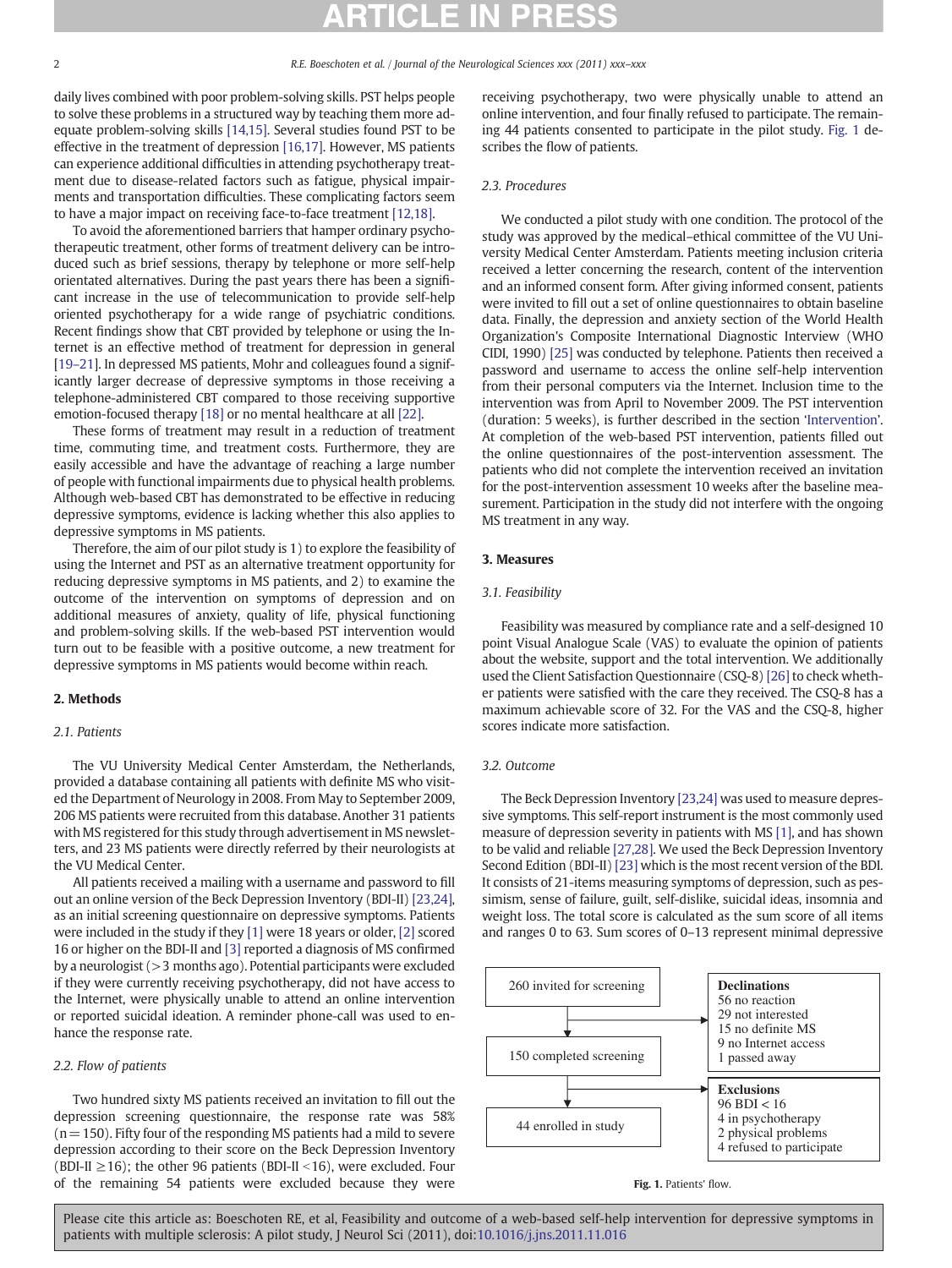<span id="page-2-0"></span>A number of additional outcome measures were employed. The anxiety subscale of the Hospital Anxiety and Depression scale (HADS) [\[29\]](#page-5-0) was used to assess the presence of anxiety symptoms. This scale consists of 7 items, with scores ranging from 0 to 21 with higher scores indicating more anxiety. Since we already used the BDI-II to measure depressive symptoms, the HADS was only used to measure anxiety symptoms. In addition, we used the physical functioning subscale of the Medical Outcome Study Short Form 36 (SF-36) [\[30\]](#page-5-0) and the EuroQol quality of life measure [\[31\]](#page-5-0), comprising a five-part questionnaire (EQ-5D) and a visual analogue self-rating scale (EQ-VAS). Patients' problem-solving skills were evaluated by the Social Problem Solving Inventory Revised (SPSI-R) [\[32\].](#page-5-0) The SPSI-R consists of the following subscales: negative and positive problem orientation (NPO, PPO), rational problem solving (RPS), impulsivity/carelessness style (ICS) and avoidance scale (AS). All questionnaires were administrated via the Internet.

# 3.3. Other variables

A clinical diagnosis of Major Depression Disorder and/or Anxiety Disorder according to DSM-IV-TR criteria was assessed by a telephone interview using the WHO CIDI [\[25\]](#page-5-0). Finally, socio-demographic and medical MS data (i.e. year of diagnosis, onset of first symptoms, medication usage, type of MS) were collected by online self-report.

# 3.4. Intervention

The online cognitive–behavioral self-help intervention examined in this study is based on what is known as 'problem-solving therapy' (PST) [\[14\].](#page-5-0) We adjusted the original online PST-based intervention for depression as described by van Straten et al. [\[33\]](#page-5-0) for MS patients with comorbid depression. Modifications concerned additional information about MS and its psychosocial consequences, and adjustment of text and examples. The intervention consisted of five modules containing text, exercises and examples. Patients were asked to work on one module a week and exercise for at least 2 h a week. Support during the intervention consisted of communication via the website through brief, weekly e-mails, and was provided by supervised and trained master's clinical psychology students. The e-mail correspondence was intended to facilitate the patient's effective use of the self-help method, and was explicitly not intended to build up a patient–therapist relationship.

### 3.5. Statistical analyses

We compared baseline characteristics for patients who completed the intervention (completers) and patients who did not (non-completers): by performing chi-square comparisons for dichotomous variables and independent t-test statistics for continuous variables.

Descriptive statistics of compliance rate and satisfaction were used to explore the feasibility of web-based PST as an alternative treatment opportunity for MS patients with co-morbid depressive symptoms. Paired t-tests were performed to assess changes between preintervention and post-intervention in order to determine the improvement of patients during the intervention. We used both intention-totreat (ITT) analyses and completers analyses. In the ITT analyses, the conservative Last Observation Carried Forward method (LOCF) was used to impute data for those who did not complete post-intervention assessments  $(n=4)$ . To evaluate the magnitude of the improvement of the intervention on outcome measures, effect sizes were calculated for all patients and for completers only, using Cohen's formula [\[34\].](#page-5-0) Effect sizes were calculated by subtracting the post-intervention values from the pre-intervention values, divided by the pooled standard deviation. Effect sizes of 0.56 or higher can be assumed to be large, while effect sizes of 0.33–0.55 are moderate, and effect sizes of 0–0.32 are small.

We used the method of Jacobson and Truax [\[35\]](#page-5-0) to measure the proportion of participants who improved and recovered. The reliable change index (RCI) [\[35\]](#page-5-0) was used to determine statistically significant change in the BDI-II from pre-intervention to post-intervention, at the level of individual patients. The RCI was determined by subtracting a patients' post-intervention score from the pre-intervention score and dividing it by the standard error of difference between the two test scores. Patients are seen as improved if the RCI is higher than 1.96, since it would be unlikely that this change occurs by chance. A decrease of 3.7 or more on the BDI-II implies in this case statistically reliable change. Finally, recovery from depressive symptoms was defined as reliable change plus a score of 13 or lower on the BDI-II [\[36\].](#page-5-0)

### 4. Results

## 4.1. Patients

Baseline characteristics of the 44 enrolled patients are displayed in [Table 1.](#page-3-0) Mean age was 45 years and the majority of patients were female (77%) and married (68%). Education level was almost evenly distributed in the study population with 43% lowly educated (<15 years) and 57% highly educated ( $\geq$ 15 years). Time since MS diagnosis ranged from 2 to 40 years (median=5 years). Almost half of the patients (48%) had the relapsing–remitting type of MS, 23% the secondary-progressive type and 18% the primary-progressive type of MS. For 11%, the type of MS was not reported.

Chi-square analyses and analyses of variance revealed no differences in baseline characteristics between patients who completed the intervention and patients who did not, except for the BDI-II. Baseline BDI-II scores of completers were significantly higher compared to noncompleters (mean = 23 vs mean = 17,  $p = 0.01$ ).

# 4.2. Feasibility

## 4.2.1. Compliance rate

The compliance rate for the web-based PST intervention was as follows: 91% completed the assignments of module 1, 70% additionally completed module 2, 64% completed module 3, and 52% completed the whole course (none of the patients dropped out between modules 4 and 5). We clustered the reported reasons of non-completers for early termination of the intervention  $(n=21)$ . For 24%, computerrelated problems were the main reason to drop out of the intervention and 14% reported a lack of time and being too busy to finish the intervention. Around 24% stopped the intervention because of psychosocial and environmental problems as job loss, an ended relationship and personal or family matters. Other reasons (24%) were MS related problems as too much pain, illness, being too depressed, the intervention not meeting someone's needs and wanting to finish the intervention in their own time. For 14%, reasons for dropout were unknown.

#### 4.2.2. Satisfaction

The CSQ-8 showed that 85% of the patients ( $n=40$ ) rated the quality of the web-based intervention as good or excellent. The majority of patients were satisfied with the amount of help they had received (77.5%) and thought the web-based intervention had helped them to deal with their emotional problems (75%). Around 62% reported that the webbased PST had met their needs and 82.5% would recommend this kind of therapy to others. Finally, 60% of the patients would use the same intervention if they needed help again. The mean CSQ-8 score in the total sample was 23.6 (sd 4.8, range $=11-31$ ). Patients who completed the intervention expressed greater satisfaction with the intervention than non-completers (mean=26.1 vs mean=20.1,  $p<0.001$ ). Patients gave their opinion about the website, support and total intervention on a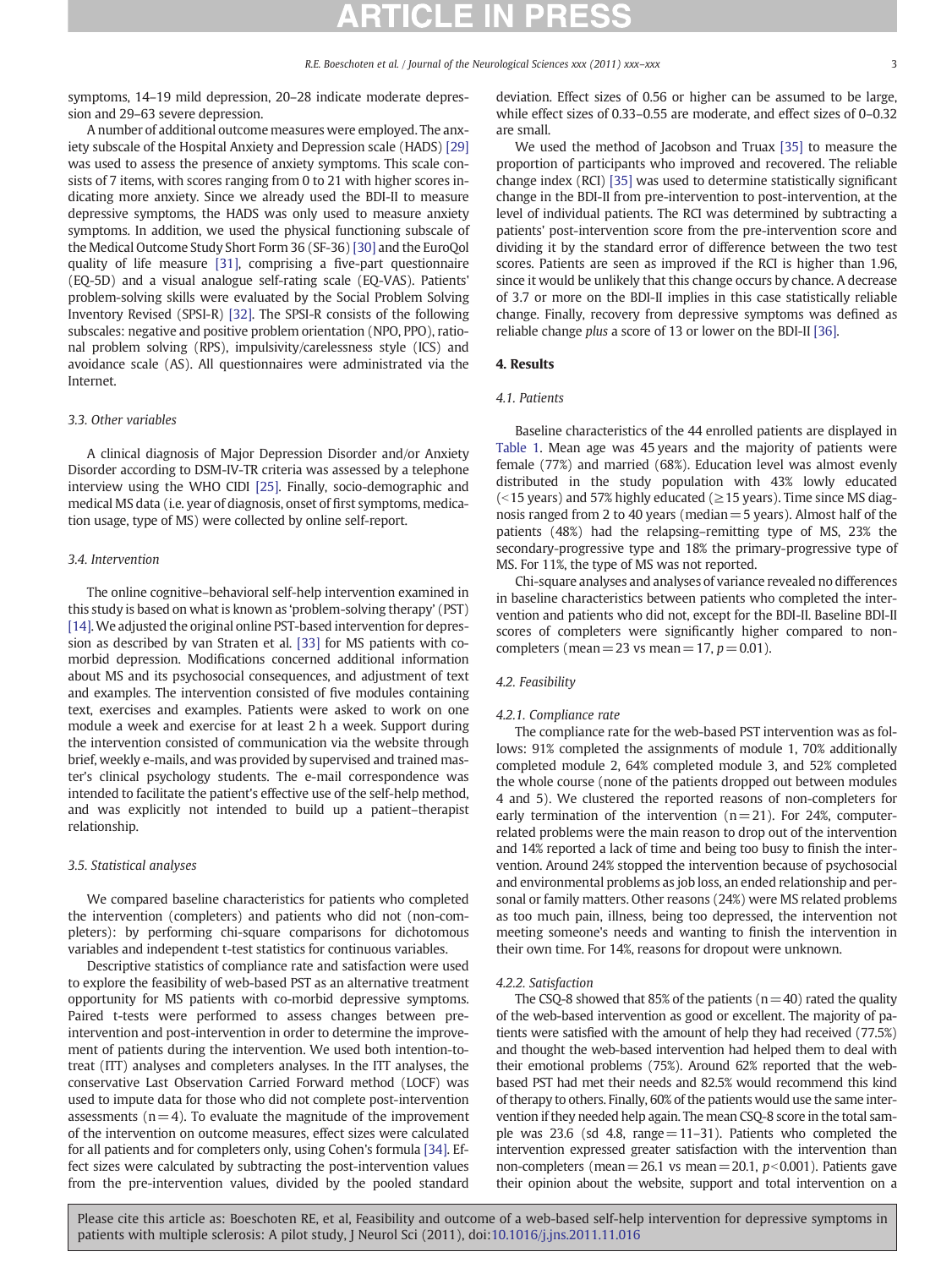#### R.E. Boeschoten et al. / Journal of the Neurological Sciences xxx (2011) xxx-xxx

# <span id="page-3-0"></span>Table 1

Demographic characteristics.

| Characteristics                                                                                                                                                              | All patients<br>$(n = 44)$ | Completers<br>$(n=23)$ | Non-completers<br>$(n=21)$ | p-value |  |
|------------------------------------------------------------------------------------------------------------------------------------------------------------------------------|----------------------------|------------------------|----------------------------|---------|--|
|                                                                                                                                                                              | mean $(sd)$ or $%$         | mean $(sd)$ or $%$     | mean (sd) or %             |         |  |
| Age, years                                                                                                                                                                   | 45 (12)                    | 46 (11)                | 45 (13)                    | 0.64    |  |
| Sex, women                                                                                                                                                                   | 77                         | 78                     | 76                         | 0.87    |  |
| Education                                                                                                                                                                    |                            |                        |                            | 0.74    |  |
| Lower                                                                                                                                                                        | 43                         | 48                     | 43                         |         |  |
| Higher                                                                                                                                                                       | 57                         | 52                     | 57                         |         |  |
| Marital status                                                                                                                                                               |                            |                        |                            | 0.47    |  |
| Married                                                                                                                                                                      | 68                         | 74                     | 62                         |         |  |
| Unmarried                                                                                                                                                                    | 32                         | 26                     | 38                         |         |  |
| Years since MS onset                                                                                                                                                         |                            |                        |                            | 0.63    |  |
| Median (range)                                                                                                                                                               | $5(2-40)$                  | $5(2-19)$              | $3(2-40)$                  |         |  |
| Type of MS                                                                                                                                                                   |                            |                        |                            | 0.24    |  |
| Relapsing-remitting                                                                                                                                                          | 48                         | 52                     | 44                         |         |  |
| Secondary progressive                                                                                                                                                        | 23                         | 19                     | 26                         |         |  |
| Primary progressive                                                                                                                                                          | 18                         | 10                     | 26                         |         |  |
| Unknown                                                                                                                                                                      | 11                         | 19                     | $\overline{4}$             |         |  |
| MS medication                                                                                                                                                                |                            |                        |                            |         |  |
| Disease modifying                                                                                                                                                            | 60 $(n=40)$                | 61                     | 59 ( $n = 17$ )            | 0.38    |  |
| Symptom relief                                                                                                                                                               | 45 ( $n = 40$ )            | 43                     | 47 $(n=17)$                | 0.72    |  |
| Psychotropic medication, yes                                                                                                                                                 | 21                         | 26                     | 14                         | 0.33    |  |
| Diagnose CIDI                                                                                                                                                                |                            |                        |                            | 0.12    |  |
| Depression                                                                                                                                                                   | 18                         | 11                     | 7                          |         |  |
| Anxiety                                                                                                                                                                      | $\overline{2}$             | $\overline{2}$         | $\bf{0}$                   |         |  |
| Depression and anxiety                                                                                                                                                       | 10                         | 6                      | $\overline{4}$             |         |  |
| No diagnosis                                                                                                                                                                 | 14                         | $\overline{4}$         | 10                         |         |  |
| <b>BDI-II</b> pre-intervention                                                                                                                                               | 20(7)                      | 23(7)                  | 17(7)                      | 0.01    |  |
| HADS pre-intervention                                                                                                                                                        | 9(3)                       | 9(3)                   | 9(3)                       | 0.60    |  |
| SF36pf pre-intervention                                                                                                                                                      | 42 (32)                    | 38 (30)                | 45 (34)                    | 0.49    |  |
| SPSI-R pre-intervention                                                                                                                                                      |                            |                        |                            |         |  |
| <b>PPO</b>                                                                                                                                                                   | 11(3)                      | 10(3)                  | 11(2.6)                    | 0.16    |  |
| <b>NPO</b>                                                                                                                                                                   | 18(5)                      | 20(5)                  | 16(6)                      | 0.06    |  |
| ICS                                                                                                                                                                          | 17(5)                      | 17(5)                  | 16(5)                      | 0.31    |  |
| <b>RPS</b>                                                                                                                                                                   | 37(9)                      | 36 (9.3)               | 38(9)                      | 0.50    |  |
| AS                                                                                                                                                                           | 11(4)                      | 12(4)                  | 10(4)                      | 0.12    |  |
| EuroQol pre-intervention                                                                                                                                                     |                            |                        |                            |         |  |
| EQ-5D                                                                                                                                                                        | 0.56(0.3)                  | 0.58(0.3)              | 0.54(0.3)                  | 0.66    |  |
| EQ-VAS                                                                                                                                                                       | 62 (17)                    | 61(20)                 | 63 (14)                    | 0.75    |  |
| MC — multiple coloresis CIDI — composite international diametric internation DDL II — Book Depression Inventory, second edition UADC — Ugenital Apviety and Depression Scale |                            |                        |                            |         |  |

= multiple sclerosis, CIDI = composite international diagnostic interview, BDI-II = Beck Depression Inventory, second edition, HADS = Hospital Anxiety and Depression Scale, SF36pf = Short Form-36 physical functioning subscale, SPSI-R: PPO = positive problem orientation; NPO = negative problem orientation; RPS = rational problem solving; ICS = impulsivity/carelessness style; AS = avoidance style, EQ-5D = EuroQol-5D, EQ-VAS = EuroQol-Visual Analogue Scale.

self-designed 10 point Visual Analogue Scale. Support from the coach received the highest rank, i.e. 7.7 (sd 1.2), the website scored 7.2 (sd 1.1) and the total intervention scored 7.2 (sd 1.3). Differences in VAS score between completers and non-completers were significant (mean $=8.2$  vs mean = 6.9,  $p = 0.002$ , mean = 7.5 vs mean = 6.7,  $p < 0.05$ , mean = 7.7 vs mean = 6.6,  $p = 0.01$ ).

# 4.3. Outcome

# 4.3.1. ITT and completers analyses

ITT analyses  $(n=44)$  revealed a significant reduction in depressive symptoms measured by the BDI-II. Fig. 2 shows that the mean score of





depressive symptoms for all patients decreased from 20.1 to 16.2 with a Cohen's d of 0.51 ( $p=0.01$ ). Completers analyses ( $n=23$ ) revealed a more pronounced decrease (from 22.8 to 13.8,  $p<0.001$ ) in depressive symptoms on the BDI-II with an effect size of Cohen's  $d=1.50$ . After correction for baseline BDI-II scores, there was a significant difference in BDI-II change scores between completers (mean= $-7.9$ ) and noncompleters (mean = 0.61) ( $p<0.001$ ). Post-hoc analyses revealed that patients with a CIDI diagnosis of Major Depression Disorder and/or Anxiety Disorder ( $n=30$ ) showed a significant reduction of depressive symptoms (mean BDI-II change =  $-5.5$ ,  $p=0.002$ ), with an effect size of 0.74.

[Table 2](#page-4-0) presents mean pre- and post-intervention scores (sd), t values and effect sizes for additional outcome measures. Completers analyses but not ITT analyses revealed a significant decrease in anxiety measures ( $p=0.004$ ) with a Cohen's d of 0.71. Regarding problemsolving skills, the whole sample revealed a decrease in negative problem orientation ( $p=0.004$ ;  $d=0.41$ ), which was larger for patients who completed the intervention ( $p=0.001$ ,  $d=0.77$ ). Additionally, after the intervention, completers scored higher on positive problem orientation ( $p=0.04$ ) and rational problem solving ( $p=0.02$ ). Finally, the intervention did not seem to have any positive or negative consequence for scores on physical functioning and quality of life scales, and other subscales of the SPSI-R.

## 4.3.2. Significance for individual patients

Based on the RCI, 47.7% of all patients ( $n=44$ ) showed a significant improvement in depressive symptoms after the intervention. Seventy-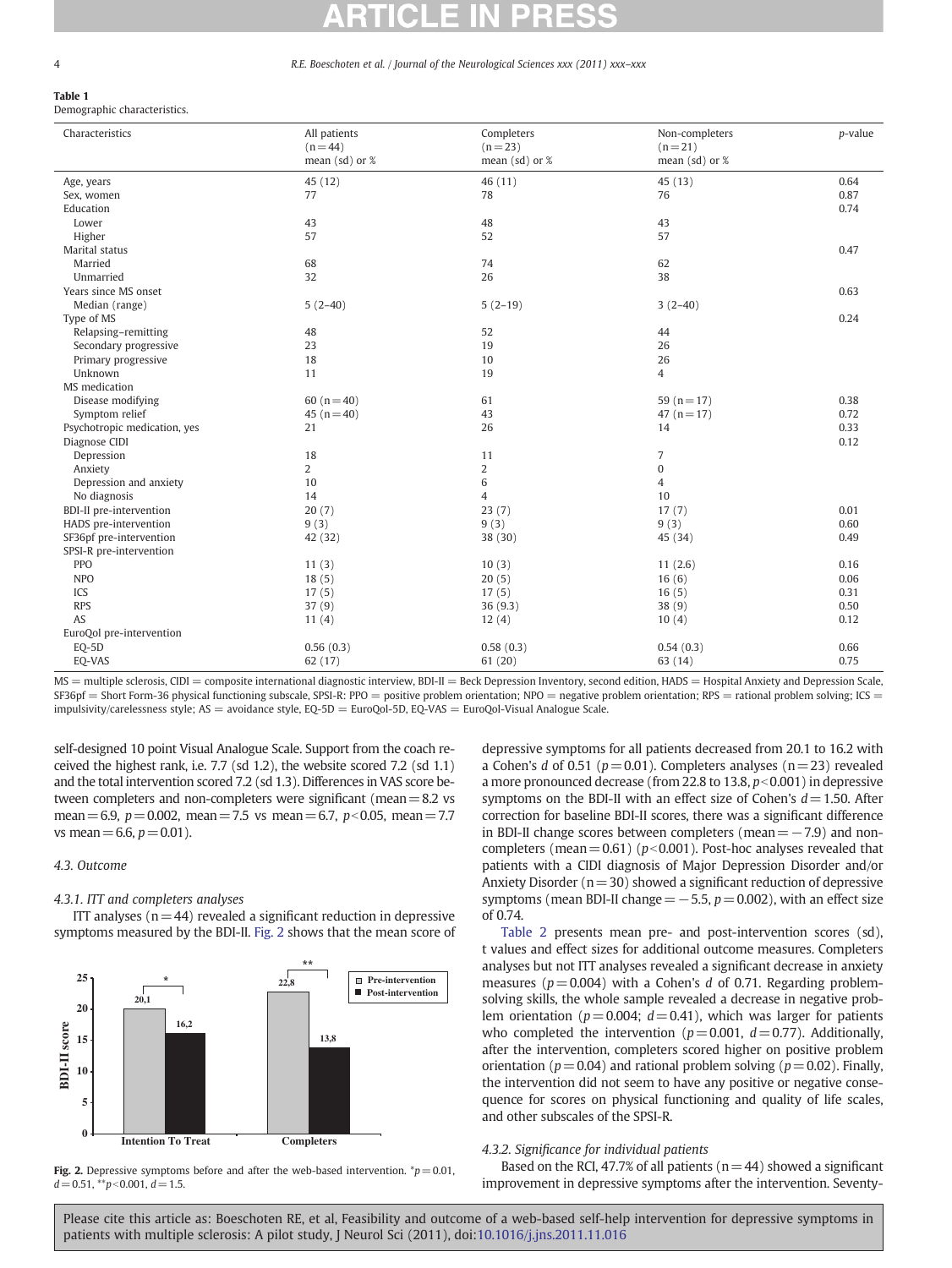#### R.E. Boeschoten et al. / Journal of the Neurological Sciences xxx (2011) xxx–xxx 5

<span id="page-4-0"></span>Pre-intervention and post-intervention mean scores, standard deviations (sds), p and t values and effect sizes for additional outcome measures.

| Measure           | ITT $(n = 44)$                |                                |         |       | Completers $(n=23)$ |                               |                                |         |       |         |
|-------------------|-------------------------------|--------------------------------|---------|-------|---------------------|-------------------------------|--------------------------------|---------|-------|---------|
|                   | Pre-intervention<br>mean (sd) | Post-intervention<br>mean (sd) | t       | p     | d                   | Pre-intervention<br>mean (sd) | Post-intervention<br>mean (sd) |         | p     | d       |
| HADS-A            | 9.2(3.2)                      | 8.3(3.4)                       | 1.74    | 0.09  | 0.27                | 9.4(3.1)                      | 7.2(3.1)                       | 3.7     | 0.001 | 0.71    |
| SF36pf<br>EuroQol | 41.5(32)                      | 41.4(31.6)                     | 0.79    | 0.94  | $-0.08$             | 38.3 (30.0)                   | 41.3(29.2)                     | $-2.08$ | 0.05  | $-0.10$ |
| EQ5D              | 0.56(0.3)                     | 0.59(0.3)                      | 0.86    | 0.40  | $-0.10$             | 0.57(0.3)                     | 0.63(0.2)                      | $-1.37$ | 0.18  | $-0.24$ |
| VAS               | 62.0(16.9)                    | 63.6 (17.0)                    | $-0.89$ | 0.38  | $-0.09$             | 62.7(13.9)                    | 65.4 (16.5)                    | $-1.09$ | 0.29  | $-0.06$ |
| SPSI-R            |                               |                                |         |       |                     |                               |                                |         |       |         |
| <b>PPO</b>        | 10.6(2.7)                     | 10.8(2.6)                      | $-0.55$ | 0.59  | $-0.08$             | 10.0(2.6)                     | 11.4(2.3)                      | $-2.19$ | 0.04  | $-0.29$ |
| <b>NPO</b>        | 18.0(5.4)                     | 15.6(6.3)                      | 3.00    | 0.004 | 0.41                | 19.5(4.8)                     | 15.3(6.0)                      | 3.93    | 0.001 | 0.78    |
| <b>RPS</b>        | 36.9(9.1)                     | 37.1 (11.5)                    | $-0.18$ | 0.86  | $-0.02$             | 36.0(9.3)                     | 39.7 (11.3)                    | $-2.60$ | 0.02  | $-0.36$ |
| ICS               | 16.5(4.9)                     | 16.7(5.4)                      | $-0.38$ | 0.71  | $-0.04$             | 17.2(4.7)                     | 16.9(5.3)                      | 0.33    | 0.75  | 0.06    |
| AS                | 11.3(3.9)                     | 10.6(5.5)                      | 1.01    | 0.32  | 0.15                | 12.2(4.0)                     | 10.3(6.0)                      | 1.81    | 0.08  | 0.38    |

HADS = Hospital Anxiety and Depression Scale, SF36pf = Short Form-36 physical functioning subscale, SPSI-R: PPO = positive problem orientation; NPO = negative problem orientation; RPS = rational problem solving; ICS = impulsivity/carelessness style; AS = avoidance style, EQ-5D = EuroQol-5D, EQ-VAS = EuroQol-Visual Analogue Scale.

eight percent of the completers ( $n=23$ ) vs 14% of the non-completers  $(n=21)$  met the criteria for reliable change on the BDI-II  $(\chi^2=18.008, p<0.001)$ . Although a large part of patients still scored within the depression range (BDI  $>13$ ) at post-treatment, about onethird of patients (29.5%) showed a reduction in depressive symptoms. Recovery rate differed between completers (52.2%) and non completers  $(4.8\%)$  ( $\chi^2$  = 11.854, p = 0.001).

# 5. Discussion

This pilot study provides evidence that an adjusted version of web-based PST is a feasible treatment for depressive symptoms in patients with MS. More than half of the patients (52%) completed the intervention and the majority (85%) reported to be satisfied with this web-based intervention. Furthermore, our preliminary findings indicate that the intervention can reduce depressive symptoms in MS patients, especially in those who report more depressive symptoms at baseline and complete the intervention. Apparently, this subgroup of patients could benefit most from this kind of treatment.

Our findings are in line with previous research that indicates that PST improves depressive symptoms. A recent meta-analysis reported mean pre-PST scores of 24.0 ( $sd = 7.3$ ) and post-PST scores of 11.2  $(sd=11.2)$  on the BDI and BDI-II for depressed participants over eight studies [\[37\].](#page-5-0) This is comparable to our observations in completers, although it should be noticed that this meta-analysis was based on studies that were carried out in other (not MS) populations using another form of PST (not web-based). Apart from a decrease in depressive symptoms, we also found the web-based intervention to improve problem solving skills (negative and positive problem orientation and rational problem solving) and reduce anxiety. However, the intervention did not improve the specific problem solving styles of impulsivity/carelessness and avoidance, quality of life and physical functioning.

These results are encouraging since depression in MS patients often goes undiagnosed [\[7,8\],](#page-5-0) and if diagnosed, adequate treatment tends to be lacking [\[1,10\].](#page-5-0) The fact that 36% of the responding patients  $(n=150;$  before inclusion) in our study had mild to severe depressive symptoms, and only four patients were receiving psychotherapy, underscores these findings. With a web-based intervention we might reach the group of un-served MS patients who are in need for suitable, easily-accessible treatment for their depressive complaints. In our study 58% of the approached patients agreed to participate. While this is only part of the target population, this number seems relatively high in comparison to a similar study in diabetes patients [\[38\].](#page-5-0) However, of the approached patients who agreed to participate only half completed the intervention.

Although web-based treatment has the advantage of reaching a large number of people, it raises the risk of dropout since this kind of treatment is fully the participant's own responsibility. In web-based self-help treatment, it is much easier to postpone or end treatment when an effect is noticed or when the symptoms become less urgent [\[39\].](#page-5-0) Recently, a meta-analysis [\[40\]](#page-5-0) suggests that people with less severe psychological difficulties were more likely to drop out of web-based treatment which is consistent with our finding that patients with less depressive symptoms at baseline were more prone to drop out of the intervention than those with a higher baseline level of depressive symptoms. We compared the compliance rate in this study with other studies examining a similar web-based PST intervention (Fig. 3). The compliance rate of our study (52%) was comparable to the compliance rates found in those studies (55% [\[33\]](#page-5-0) and 38% [\[15\]](#page-5-0)). In addition, a recent meta-analysis found no differences in dropout rates between face-to-face psychotherapy and guided web-based self-help [\[21\].](#page-5-0) However, high dropout percentages from webbased interventions have been identified as a major challenge in e-health interventions [\[41\]](#page-5-0). Additional research would be needed to understand and prevent dropout in (future) web-based treatment [\[40\]](#page-5-0). As reasons for early termination of the intervention, our patients reported computer related problems, a lack of time or being too busy. This is in line with several qualitative investigations of patient's reasons for dropping out of web-based treatment [\[40\]](#page-5-0). Still, little is known about the specific factors that could increase compliance rate [\[42\]](#page-5-0).

Attempts to reduce dropouts contain for example modification of the intervention and sending postcard reminders or adding phone calls [\[43\].](#page-5-0) Recently, Mohr and colleagues [\[42\]](#page-5-0) executed a single-arm feasibility trial to investigate the feasibility of a multimodal e-mental health treatment for depressed patients and suggested that joint effects of internet and telephone administered treatment for depression are promising. In order to further increase the compliance rate, telephone support could be considered in addition to, or instead of, email support [\[15,44\].](#page-5-0) More support or time to practice with the website before the



Fig. 3. Compliance rate of the web-based intervention compared with similar interventions.